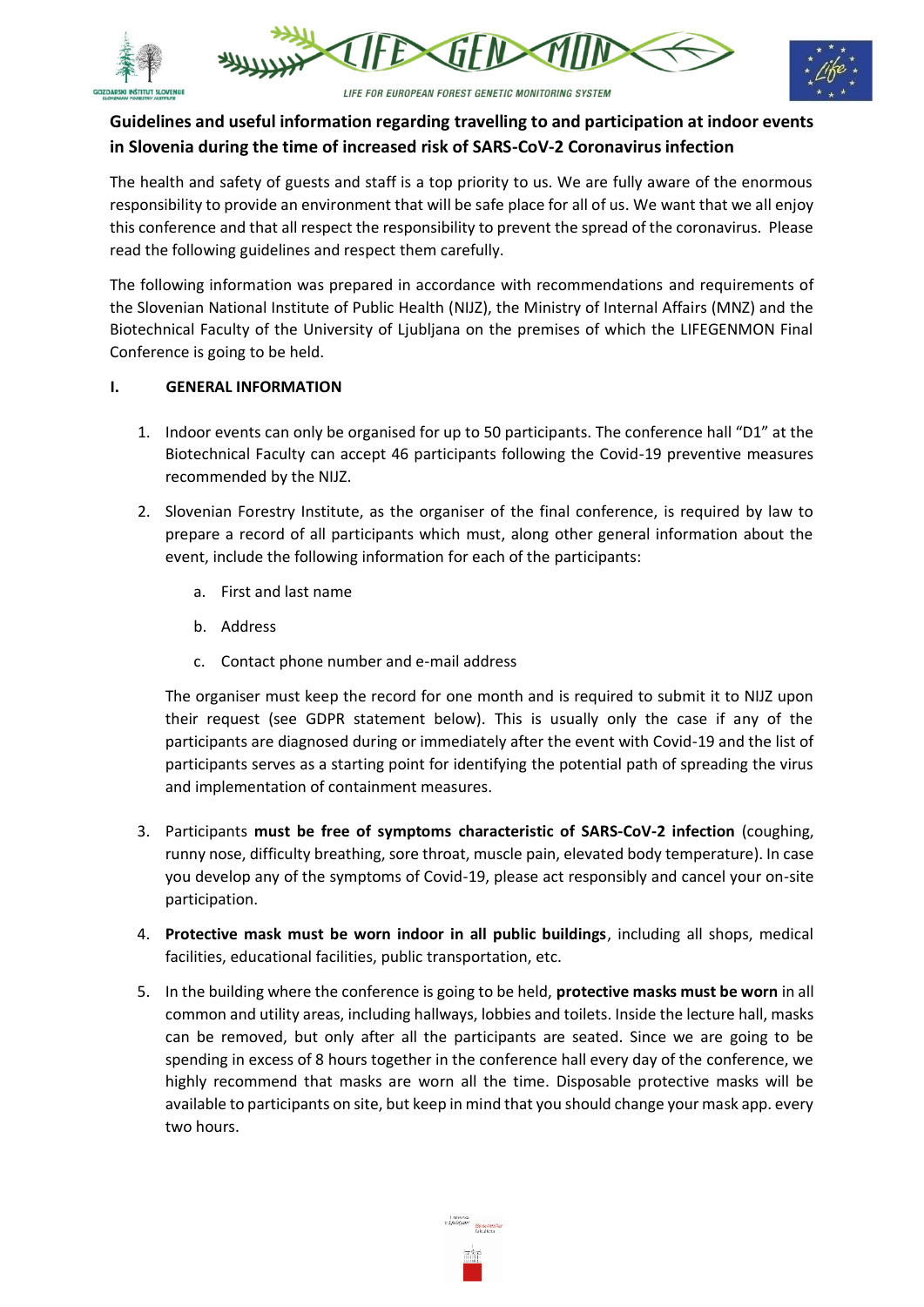





LIFE FOR EUROPEAN FOREST GENETIC MONITORING SYSTEM

- 6. Upon entering the building, **you must disinfect your hands**. Dispensers with disinfectant are mounted at the entrance of all public buildings. We recommend that you thoroughly wash and disinfect your hands regularly.
- 7. **Be careful not to touch your face**, particularly the mouth, nose and eyes, before you have disinfected your hands.
- 8. **If coughing or sneezing, cover your mouth and nose** with a tissue and dispose of it immediately. Alternatively, cough into the sleeve on the upper part of your arm.
- 9. **Keep a safe distance!** Keeping a distance of at least 1,5 m between people significantly reduces the chance of infection by the new coronavirus. Be particularly attentive about keeping a safe distance during entering and exiting buildings and the conference hall – be patient. Entering and exiting buildings and rooms should be done in an orderly fashion and in a way to prevent simultaneous movement of people in both directions. Where there are two entrances available, follow the posted signs – one entrance is to be used only for entering, the other only for exiting the room.
- 10. In the conference hall you must **only use the seats labelled with green circles made by Biotechnical faculty, UNI-LJ**. Such seating arrangement was designed to keep a safe distance between people in the conference hall.
- 11. Outdoors masks should be worn when a minimal safe distance (1,5 m) between people cannot be maintained.
- 12. Avoid touching the objects and surfaces that are accessible to many people as much as possible – try to minimise "reflex reactions" such as automatically holding onto railings on the staircases, leaning against walls etc.
- 13. **Follow the infographics with instructions on preventive measures** that are posted at all key locations in all public buildings.
- 14. Indoor premises will be ventilated frequently (windows, AC) during the event, so in a case of lower outdoor temperatures, keep a jacket with you**.**

## **II. COFFEE BREAKS and MEALS**

Coffee breaks and meals are going to be organised as standing buffets outside of the Biotechnical Faculty building, but still we will have to take certain preventive measures:

- 1. When picking up food and/or beverages you must wear a mask and **keep a safe distance of 1,5 m** from one another.
- 2. Before picking up food and/or beverages **disinfect your hands and use disposable protective gloves** which are going to be provided on site.
- 3. **Choose the food and beverages "with your eyes"** and only touch items that you will also take.
- 4. Eating and drinking should be done standing up while keeping a minimal safe distance of 1,5 m from each other.
- 5. In the event of bad weather, coffee breaks and meals are going to be organised under the provisory roof outside the Biotechnical Faculty building. The same rules apply as for buffets.

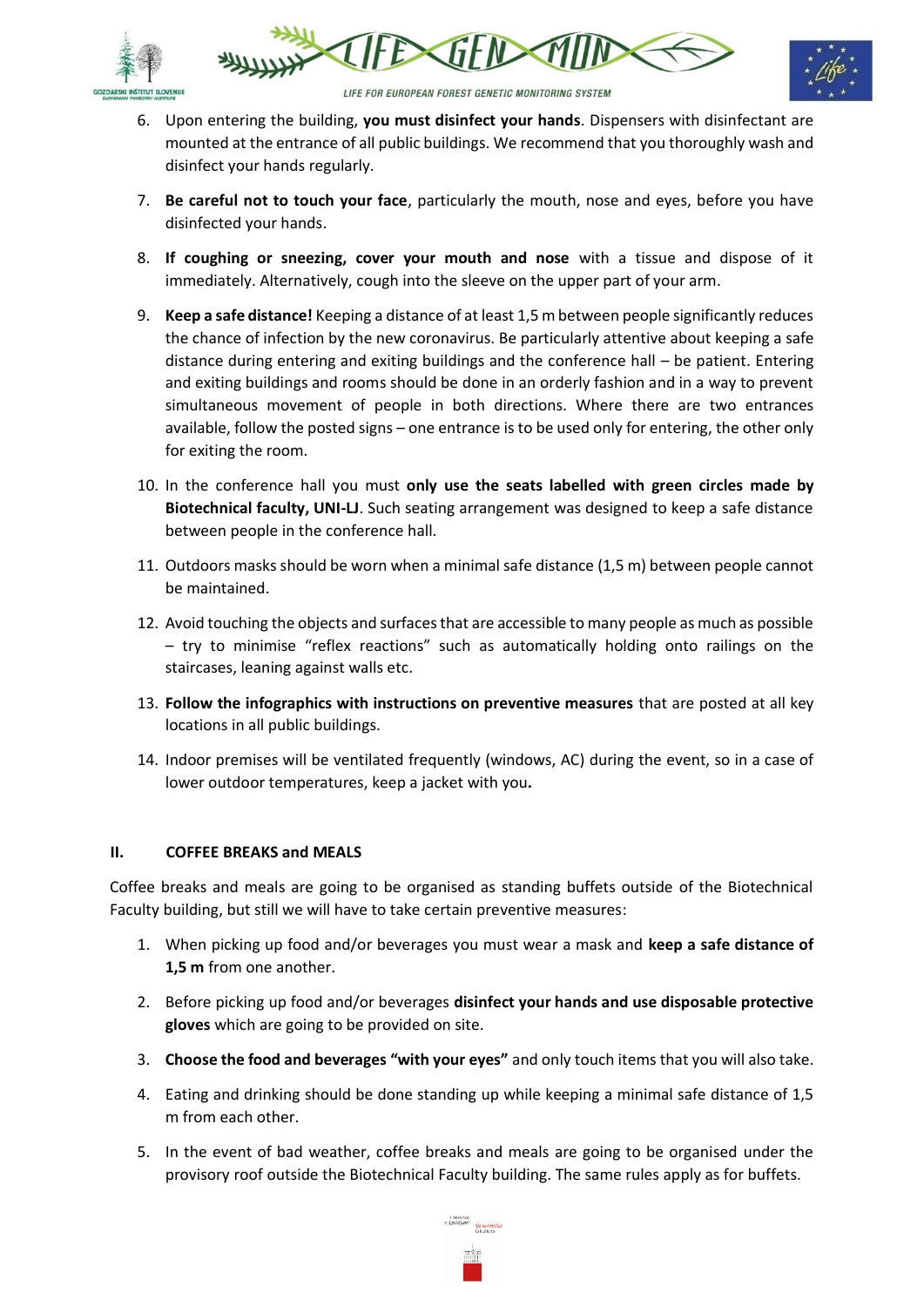





### **III. FIELD TRIP**

During the excursion to the field, we are going to be travelling by bus, so the following preventive measures must be followed:

- 1. Participants must **wear protective masks on the bus throughout the duration of the trip**. Masks must be put on before entering the bus and can be removed only after existing the bus.
- **2. It is mandatory to disinfect your hands when entering the bus.**
- 3. **The bus can be fully occupied.**
- 4. Outdoors, in the field, masks are not required unless a minimal safety distance of 1,5 m between people cannot be maintained.
- 5. When entering or exiting the bus, the same rules apply as for buildings (see I.9) keep a safe distance, don't crowd, prevent simultaneous movement in both directions; **entering the bus is to be done at the front door only, exiting at the back door only**.

#### **IV. RESTAURANTS, COFFEE SHOPS, BARS**

Restaurants, Coffee shops and bars remain open in Slovenia.

- 1. Wearing masks and disinfecting your hands is required upon entering and exiting restaurants, coffee shops and bars. You can remove the mask when you are seated.
- 2. Limit your movement inside these establishments instead of ordering your drinks at the counter, wait for the waiter/waitress to take your orders at the table.
- 3. When moving around these establishments you are required to wear a mask, including during visits to the toilet.
- 4. Arrangement of tables in these establishments is such that a required safety distance between tables in assured.
- 5. Generally, it is recommended that you seat at the same table without wearing a mask only with people you are in regular close contact with – partners, close family members.

## **V. SHARING INFORMATION**

In order to minimise the risk of exposure to and spreading the SARS-CoV-2 coronavirus, **sharing information is vital**. Organisers kindly appeal to all on-site participants to **immediately report if you develop symptoms of Covid-19 or are tested positively** for SARS-CoV-2 virus during the conference or within two weeks following the conference or have been in contact with people infected with SARS-CoV-2. Likewise, SFI will share any information relevant to Covid-19 with all on-site participants. Sharing information in the shortest time possible is vital for implementation of effective Covid-19 containment measures. If you start feeling ill during the days of conference stay at your hotel room and inform ASAP organisers by e-mail: [polona.hafner@gozdis.si.](mailto:polona.hafner@gozdis.si) Please report any Covid-19 related information to: [polona.hafner@gozdis.si.](mailto:polona.hafner@gozdis.si)